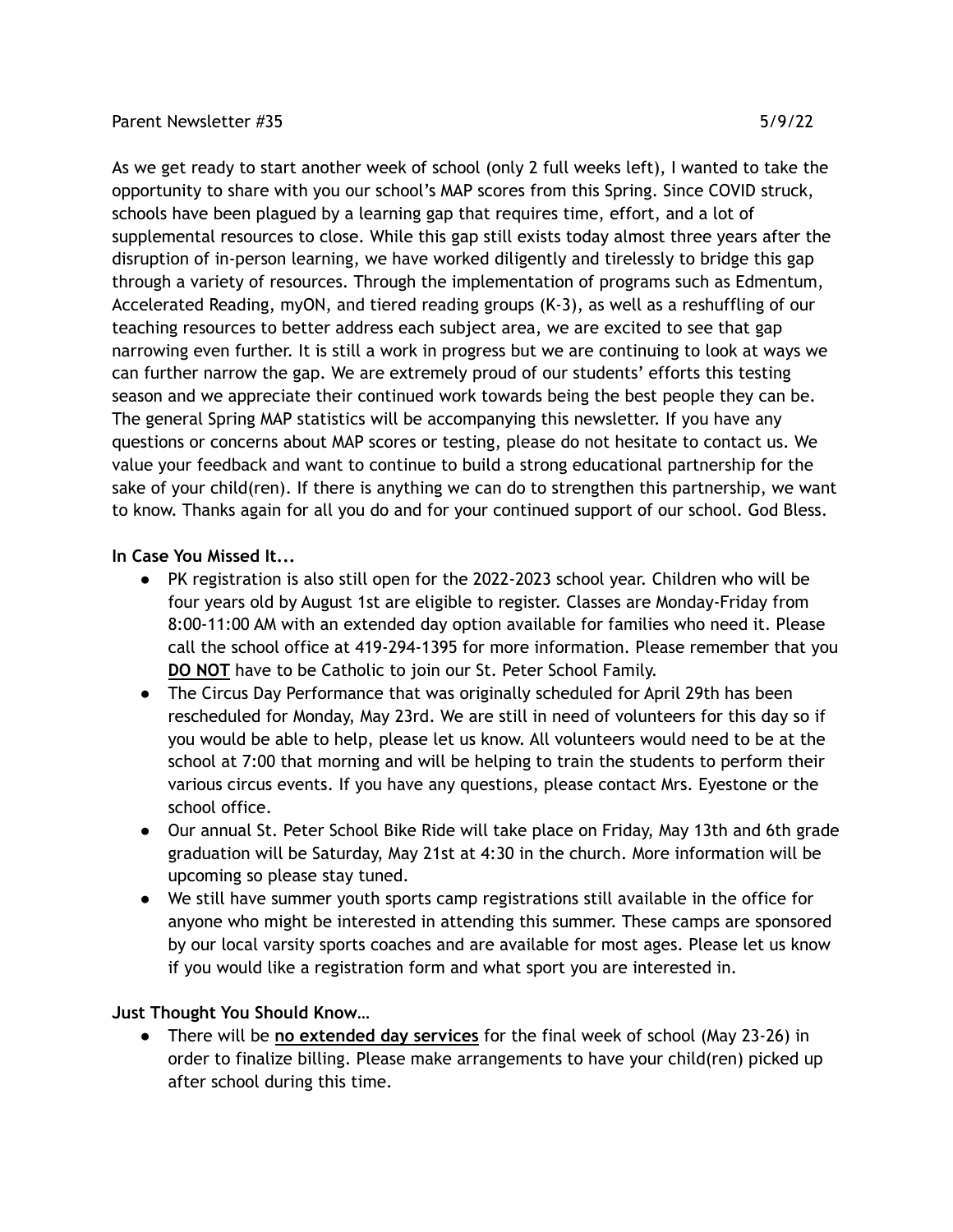- All outstanding balances including tuition, extended day, and other fees are due to the school office by May 26th. Thank you for your cooperation and understanding.
- The 5th grade class will be leading our liturgy service this Wednesday at 8:15. These services will also be live streamed on our school Facebook page for those who are unable to attend.
- **ATTENTION: Scholarship Opportunity:** The 2022 EdChoice Expansion Scholarship application window **has been extended until June 30th.** This is a great opportunity for any family that is interested in tuition assistance. The EdChoice Expansion Scholarship provides vouchers for students with household income levels at 250% or below the Federal Poverty Guidelines. The EdChoice Expansion Scholarship amount is typically around \$4650 per student in grades K – 8. For more information about the EdChoice Scholarship Expansion Program please visit [education.ohio.gov/edchoice](http://education.ohio.gov/Topics/Other-Resources/Scholarships/EdChoice-Scholarship-Program). We encourage any family who might qualify for this scholarship to apply. If you have any questions, please contact the school office.
- The Kindergarten and PK Graduation ceremonies will take place on Thursday, May 26th at 9:00 in the church. All are invited to attend this ceremony and it will also be live streamed for anyone unable to attend. This will also be our end of the year awards ceremony. If you have any questions, please let us know.
- Due to rain, our Wyandot County First Responders day, originally scheduled for last Friday, has been postponed until a later date. Once this date is determined, we will let you know.
- Our 2nd grade students will participate in Ag Day at the high school on May 17th. Senior students will be teaching our students about the importance of agriculture to our community.
- The St. Peter Summerfest will take place on August 27th and 28th this year and will feature a lot of the same events and attractions as last year. The festival committee is accepting volunteers so if you would like to help with the festival, please contact Mr. England, Kristin Stringfellow, or Jeremy Stringfellow. Thanks in advance for your help.
- Exciting news. St. Peter School will soon be the home of a brand new book vending machine! This vending machine will be used as a reward for our students who reach a certain goal in their Accelerated Reading program as well as other incentive programs. This item was gifted to us from the McCarthy family and we can't thank them enough for their wonderful generosity. The new addition to our school will be coming this summer!
- Congratulations to our May For the Love of Pete winners. First prize winner was Paul Wagner; second prize winner was Kathy Reile; and the third prize winner was Ken Tucker. Our next (and final) drawing will take place on the last day of school, May 26th. There are still tickets available to get entered into this drawing so please contact the school if you would like to purchase a ticket. Ticket price is \$100. Thanks so much to all who have participated so far.
- Happy Birthday this week to: Wesley W. (PK)
- Please check the school website at [www.stpeterupper.com](http://www.stpeterupper.com) for latest updates, schedules, or changes.